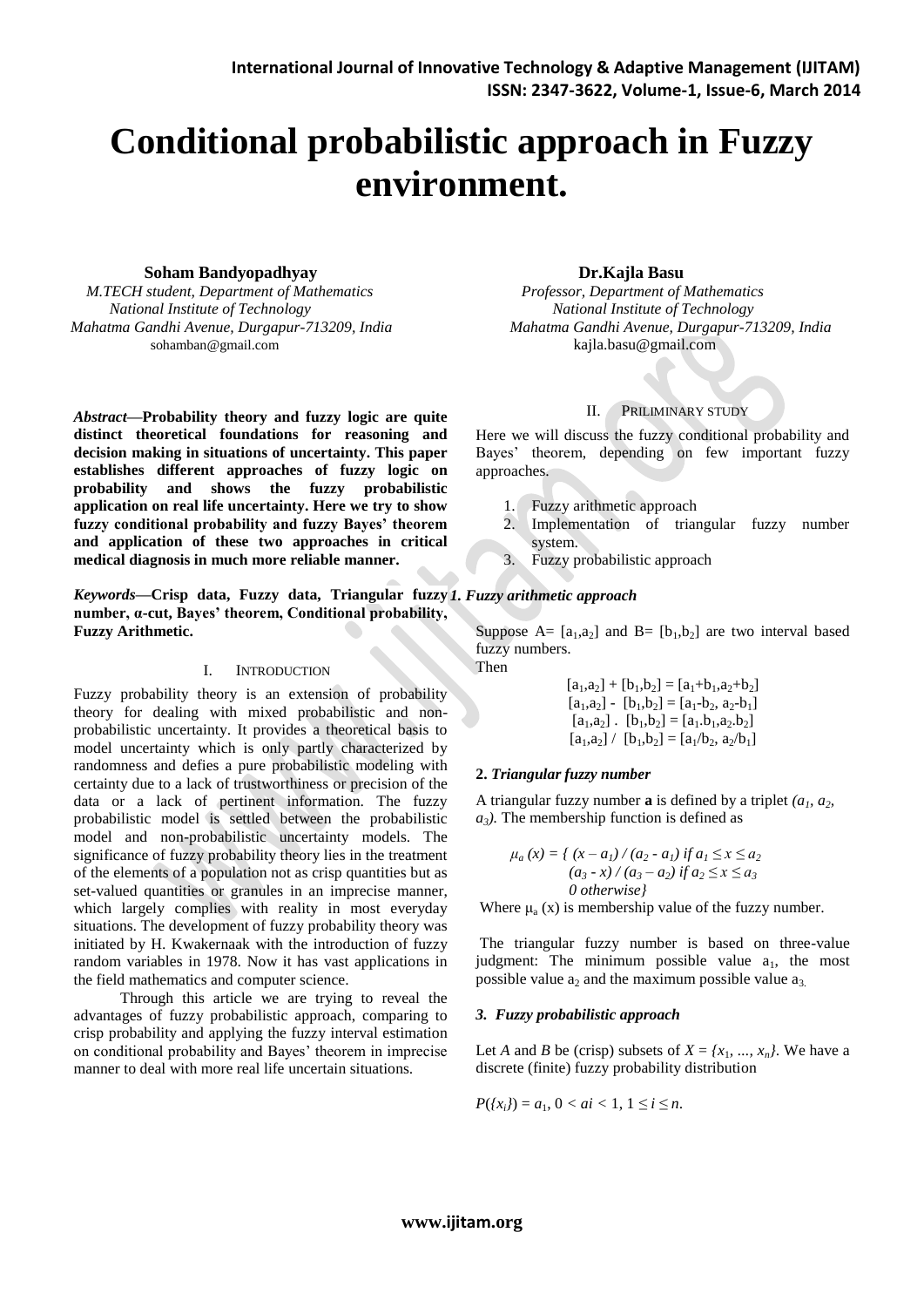Suppose  $A = \{x_1, ..., x_k\}, 1 \le k < n$ , then define

$$
P(A)[\alpha] = \sum_{i=1}^k a_i / S \}
$$

for  $0 \le \alpha \le 1$ , where **S** stands for the statement "  $a_i \in a_i[\alpha]$ ,  $1 \le i \le n$ .

 *n*  $\sum a_i = 1$  *This is restricted fuzzy arithmetic. We now*  $\overline{i}$  show that the P(A)[α] are the α-cuts of a fuzzy number *P*(*A*). But first we require some definitions. Define

$$
S = \{(x_1, ..., x_n) | x_i \ge 0 \text{ all } i, \sum_{i=1}^n x_i = 1 \}
$$
  
and then also define  $Dom[\alpha] = \left( \prod a_i[\alpha] \right) \cap S$   
for  $0 \le \alpha \le 1$ .  $i=1$ 

*If P*(*A*) is a fuzzy number ,we can express it with fuzzy interval estimation as  $P(A)[\alpha] = [pa_1(\alpha), pa_2(\alpha)].$ 

### III. FUZZY CONDITIONAL PROBABILTY

Let  $A = \{x_1, ..., x_k\}, B = \{x_b, ..., x_m\}$  for  $1 \le l \le k \le m \le n$  so that *A* and *B* are not disjoint. We wish to define the fuzzy conditional probability of *A* given *B*. We will write this fuzzy conditional probability as *P*(*A|B*). We now present two definitions for fuzzy conditional probability and then argue in favor of the first definition.

*Our first definition is*

$$
P(A/B)[\alpha] = \left\{ \begin{array}{c} k \\ \sum a_{i}, \\ i=l \\ \sum a_{i} \\ i=l \end{array} \right\}
$$

In this definition the numerator of the quotient is the sum of the  $a_i$  in the intersection of  $A$  and  $B$ , while the denominator is the sum of the  $a_i$  in  $B$ .

*Our second definition is*

$$
P(A/B) = \frac{P(A \cap B)}{P(B)}
$$

The first definition always produces a fuzzy probability in [0*,*1].

*Example:*

Let  $n = 4$ ,  $A = \{x_1, x_2\}$ ,  $B = \{x_2, x_3\}$  and all the  $a_i$  are uncertain with  $a_1 = (0.1/0.2/0.3), a_2 = (0.2/0.3/0.4), a_3 =$  $(0/0.1/0.2)$  and  $a_4 = (0.3/0.4/0.5)$ .

#### *A. Application of second definition*

Since *A* ∩ *B* =  $\{x_2\}$  we find that  $P(A \cap B) = a_2 = (0.2/0.3/0.4)$ *As*  $B = \{x_2, x_3\}, P(B) = (0.2/0.4/0.6).$ So,

$$
P(A/B) = \frac{P(A \cap B)}{P(B)} = \frac{(0.20.3/0.4)}{(0.2/0.4/0.6)} = \frac{P(A \cap B)}{P(B)}
$$

Whose  $\alpha = 0$  cut is the interval  $\lceil 1/3, 2 \rceil$  with right end point greater than one. In probability, more than one is not acceptable. We often get these types of undesired result through second definition. So we adopt the first definition of fuzzy conditional probability.

#### *B. Application of first definition*

According to the definition of first fuzzy conditional probability

$$
P(A/B)[\alpha] = \left\{ \begin{array}{c} a_2 \\ a_2 + a_3 \end{array} \middle| S \right\}
$$

Using triangular fuzzy number we get

$$
a_2 = [ 0.1 \alpha + 0.2 , 0.4 - 0.1 \alpha ]
$$
  

$$
a_3 = [ 0.1 \alpha , 0.2 - 0.1 \alpha ]
$$

 $a_2 + a_3 = [ 0.1 \alpha + 0.2, 0.4 - 0.1 \alpha ] + [ 0.1 \alpha, 0.2 - 0.1 \alpha ]$  $=[0.4, 0.4]$ 

$$
P(A|B)[\alpha] = \frac{[0.1 \alpha + 0.2, 0.4 - 0.1 \alpha]}{[0.4, 0.4]}
$$

$$
= [0.5 + 0.25\alpha, 1 - 0.25\alpha]
$$

 $P(A|B)[0] = (0.5,1)$  and  $P(A|B)[1] = (0.75,0.75)$ 

So  $P(A/B)=(0.5/0.75/1)$  is a triangular fuzzy number.

### IV. FUZZY BAYES' THEOREM

#### *A. Normal crisp Bayes' theorem*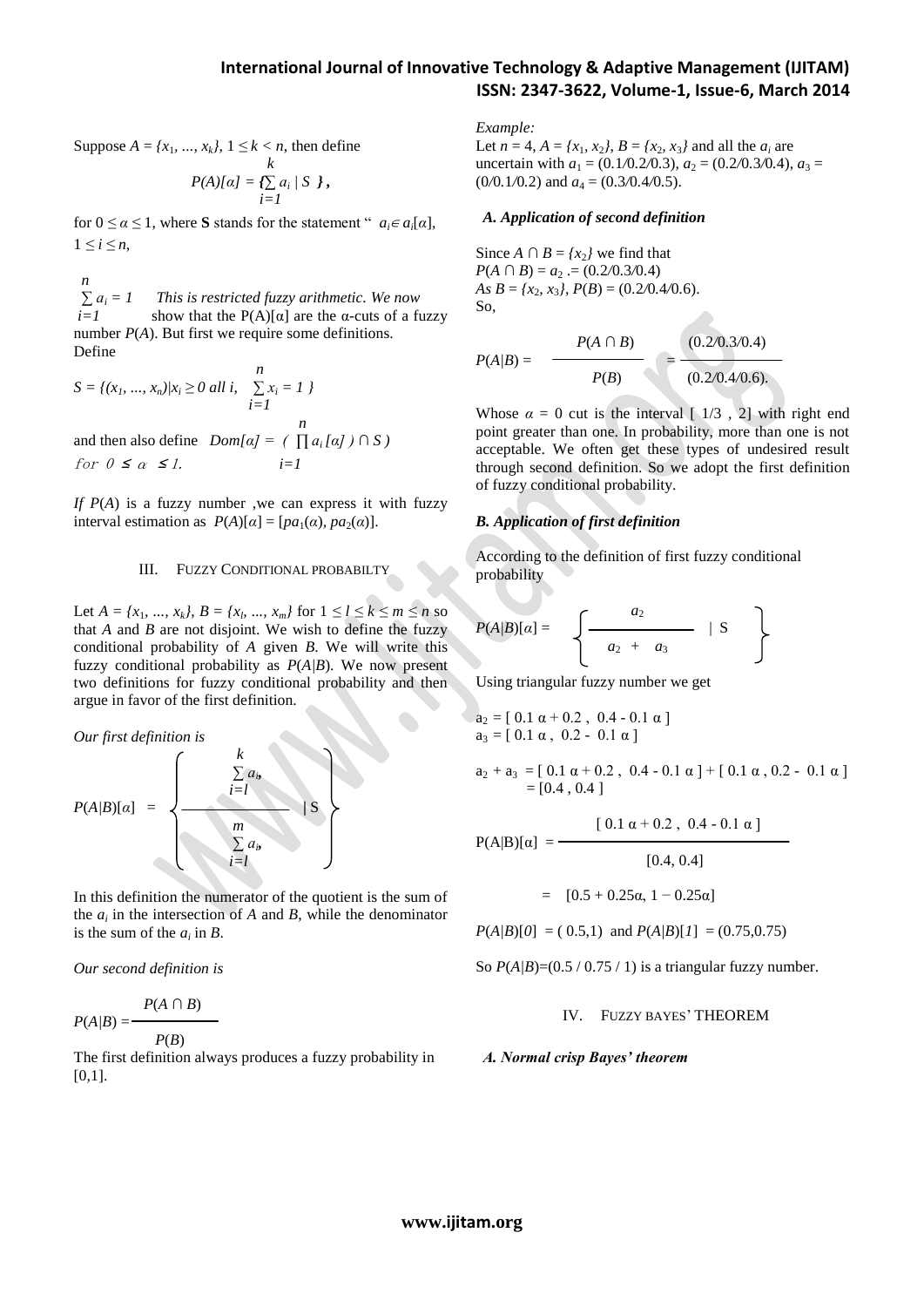Let *Ai*,  $1 \le i \le m$ , be a partition of  $X = \{x_1, ..., x_n\}$ . That is, the  $A_i$  is non-empty, mutually disjoint and their union is  $X$ , where X is universal set.

We do not know the probability of the *Ai* but we do know the conditional probability of *Ai* given the state of nature. There is a finite set of chance events, also called the states of nature,

 $S = \{S_1, \ldots, S_n\}$  over which we have no control.

What we do know is  $a_{ik} = P(A_i/S_k)$ , for  $1 \le i \le m$  and  $1 \le k \le n$ . If the operative state of nature is  $S_k$ , then the  $a_{ik}$  give the probabilities of the events  $Ai$ .

The probability that the state of nature *Sk* is in force, given the information that outcome *Aj* has occurred, is given by Bayes' formula

$$
P(S_k|A_j) = \frac{P(A_j|S_k)P(S_k)}{\sum_{k=1}^n P(A_j|S_k)P(S_k)}
$$

for  $1 \leq k \leq n$ . The  $a_{kj} = P(S_k | A_j)$ ,  $1 \leq k \leq n$ , is the posterior probability distribution over the states of nature.

# *B. Fuzzy Bayes' theorem*

From an example we can explain fuzzy Bayes' theorem in a better way.

Let there be only two states of nature *S*1 and *S*2 with fuzzy prior probabilities.

 $p_1 = P(S_1) = (0.3/0.4/0.5)$  and  $p_2 = P(S_2) = (0.5/0.6/0.7)$ . There are also only two events  $A_1$  and  $A_2$  in the partition of *X* with known conditional probabilities

 $p_{11} = P(A_1/S_1) = 0.2$ ,  $p_{21} = P(A_2/S_1) = 0.8$ ,  $p_{12} = P(A_1/S_2) = 0.8$ 0.7 and  $p_{22} = P(A_2/S_2) = 0.3$ .

Using fuzzy interval estimation we can derive  $P(S_1/A_1)[\alpha]$ and  $P(S_2/A_1)[\alpha]$ .

*P*(*S*<sub>1</sub>) = *p*<sub>1</sub> [*a*] = [ 0.1 *a* + 0.3 *,* 0.5 - 0.1 *a* ] = [*p*<sub>11</sub>, *p*<sub>12</sub>] *P*(*S*<sub>2</sub>) = *p*<sub>2</sub> [*a*] = [0.1 *a* + 0.5, 0.7 - 0.1 *a* ] = [*p*<sub>21</sub>, *p*<sub>22</sub>]

$$
P(S_1/A_1)[\alpha] = \frac{P(S_1) P(A_1/S_1)}{P(S_1) P(A_1/S_1) + P(S_2) P(A_1/S_2)}
$$

This Bayes' equation can be represented through interval estimation with *α-cut* relation.

Where **S** is " $p_i \in p_i[\alpha]$ ,  $i = 1, 2$  and  $p_1 + p_2 = 1$ ". Both  $\alpha$ -cuts are easily found.

Let 
$$
p_i[\alpha] = [p_{i1}(\alpha), p_{i2}(\alpha)]
$$
, for  $i = 1, 2$ .

Then fuzzy representation is

$$
P(S1/A1)[\alpha] = \left[\begin{array}{cc} 0.2p_{11}(\alpha) & 0.2p_{12}(\alpha) \\ 0.2p_{11}(\alpha) + 0.7p_{22}(\alpha) & 0.2p_{12}(\alpha) + 0.7p_{21}(\alpha) \end{array}\right]
$$

Same way the fuzzy representation of  $P(S_2/A_1)[\alpha]$  is

$$
P(S_2/A_1)[\alpha] = [\frac{0.7p_{21}(\alpha)}{0.2p_{12}(\alpha)+0.7p_{21}(\alpha)}, \frac{0.7p_{22}(\alpha)}{0.2p_{11}(\alpha)+0.7p_{22}(\alpha)}]
$$

So,

$$
P(S_1/A_1)[\alpha] = \begin{bmatrix} 0.02 \alpha + 0.06 & 0.10 \cdot 0.02 \alpha \\ 0.55 \cdot 0.05 \alpha & 0.45 + 0.05 \alpha \end{bmatrix}
$$

And

a.

$$
P(S_2/A_1)[\alpha] = \left[\begin{array}{cc} 0.07 \alpha + 0.35 & 0.49 - 0.07 \alpha \\ \hline 0.45 + 0.05 \alpha & 0.545 - 0.05 \alpha \end{array}\right]
$$

If we take *α as* 0 and 1 then  $P(S_1/A_1)[\alpha]$  and  $P(S_2/A_1)[\alpha]$  can be represented as triangular fuzzy number.

Now we may compute *P*(*A*1) using the fuzzy posterior probabilities. It has *α*-cuts

 $(0.2)P(S_1|A_1)[\alpha] + (0.7)P(S_2|A_1)[\alpha].$ 

### *Case study on Testing for HIV*

*A*1= the event that a person is infected with the HIV virus. *A*2= event that a person is not infected.

 $B1$ = event that the test *T* is "positive" indicating that the person has the Virus.

 $B2$ = event that the test *T* gives the result of "negative", or the person does not have the virus.

We want to find the conditional probability of  $A_1$  given  $B_1$ , or  $P(A_1/B_1)$ .

We take a random sample to estimate the probabilities *p*<sub>11</sub> = *P*(*A*1 ∩ *B*<sub>1</sub>), *p*<sub>12</sub> = *P*(*A*1 ∩ *B*<sub>2</sub>), *p*<sub>21</sub> = *P*(*A*2 ∩ *B*<sub>1</sub>) and  $p_{22} = P(A2 \cap B2)$ .

Assume we obtain the estimates

$$
p_{11} = 0.095
$$
,  $p_{12} = 0.005$ ,  $p_{21} = 0.045$  and  $p_{22} = 0.855$ .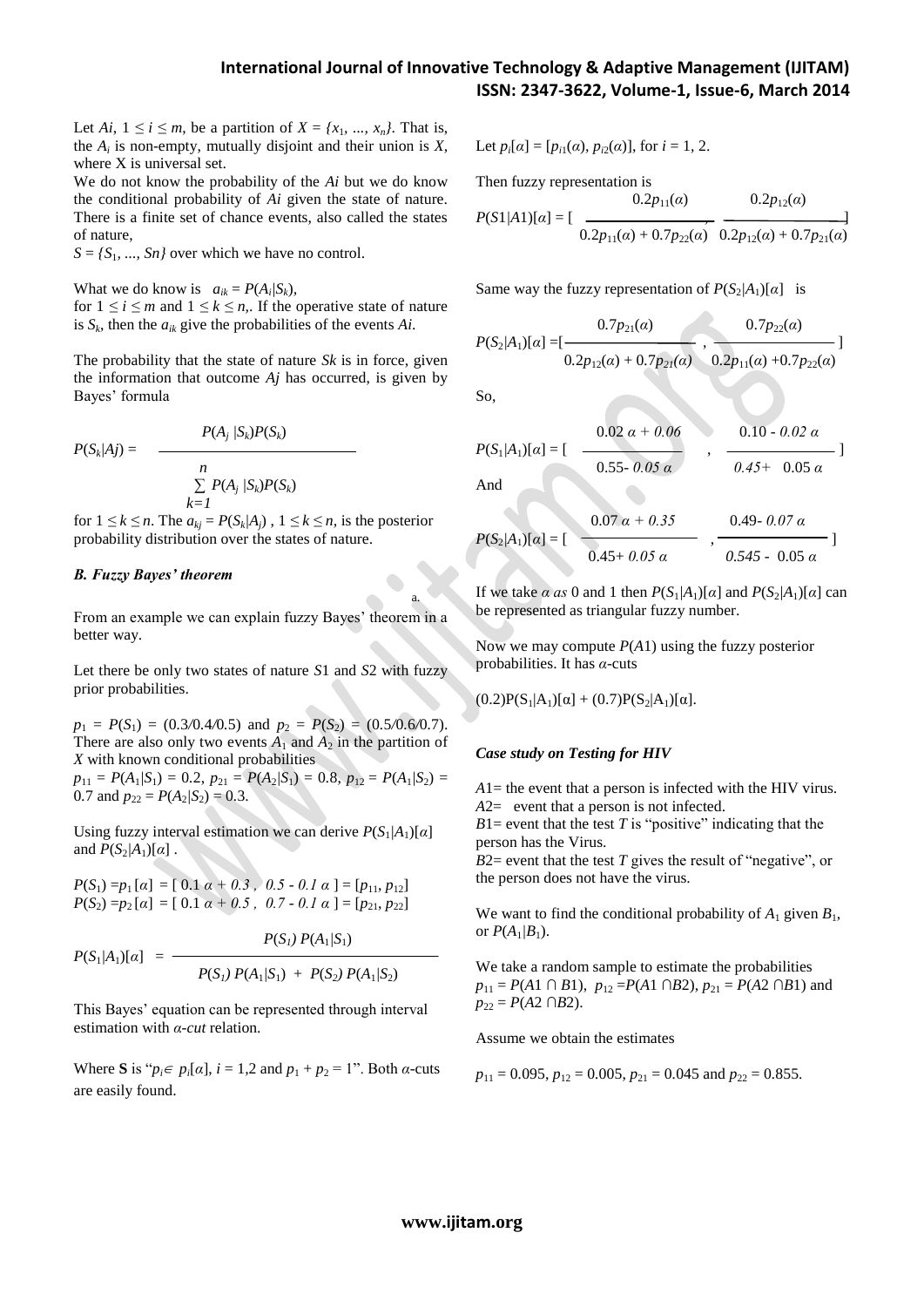# **International Journal of Innovative Technology & Adaptive Management (IJITAM) ISSN: 2347-3622, Volume-1, Issue-6, March 2014**

To show the uncertainty in these point estimates we now substitute fuzzy numbers for the  $p_{ii}$ .

Let  $p_{11} = (0.092 \; / \; 0.095 \; / \; 0.098)$ ,  $p_{12} = (0.002 \; \; / \; 0.005 \; / \; 0.005 \; / \; 0.005 \; / \; 0.0005 \; / \; 0.0000 \;$ 0*.*008),  $p_{21} = (0.042 \div 0.045 \div 0.048)$  and  $p_{22} = (0.825 \div 0.855 \div 0.048)$ 0*.*885).

According to the first definition of fuzzy conditional probability,

$$
P(A_1/B_1)[\alpha] = \left\{ \begin{array}{c} p_{11} \\ p_{11} + p_{21} \end{array} \middle| S \right\}
$$

 $p_{11}[\alpha] = [0.003 \alpha + 0.092, 0.098 - 0.003 \alpha]$ *p*21[*α*] = [0.003 *α + 0.042 , 0.048 - 0.003 α*]

$$
P(A_1/B_1)[\alpha] = \frac{[0.003 \ \alpha + 0.092 , \ 0.098 \cdot 0.003 \ \alpha]}{[0.14, 0.14]}
$$

$$
=[\frac{0.003 \ \alpha + 0.092}{0.14} , \frac{0.098 \ \cdot 0.003 \ \alpha}{0.14}]
$$

The probability that "a person infected with the HIV virus when test  $T$  is "positive" can be represented within a range in presence of interval estimation. Using normal crisp conditional probability we can test a person is infected with the HIV virus when test  $T$  is "positive", but it will generate only one probable result. But in real life application due to uncertain environment it is much more reliable to generate the probable results within a range of interval.

Here

$$
= \left[ \begin{array}{c} 0.003 \ \alpha + 0.092 \\ 0.14 \end{array} \right], \begin{array}{c} 0.098 - 0.003 \ \alpha \\ 0.14 \end{array} \Big]
$$

gives all possible probabilistic values within lower and upper limit of the fuzzy interval.

Now for  $P(A_1/B_1)[0] = [92/140, 95/140]$  and  $P(A_1/B_1)[1] = [92/140, 95/140]$ 

So, *P*(*A*1*|B*1)= (92/140 / 95/140 / 98/140 ) is a triangular fuzzy representation of a person's infection with the HIV virus when test *T* is "positive".



V. DIAGRAMATIC REPRENTATION

Fig-3:  $P(A_1)$  Using the Fuzzy Posterior

#### VI. CONCLUSION

In this paper, it is proposed that, in presence of fuzzy environment, probabilistic decisions making can be much more realistic and can solve real life uncertain situations,